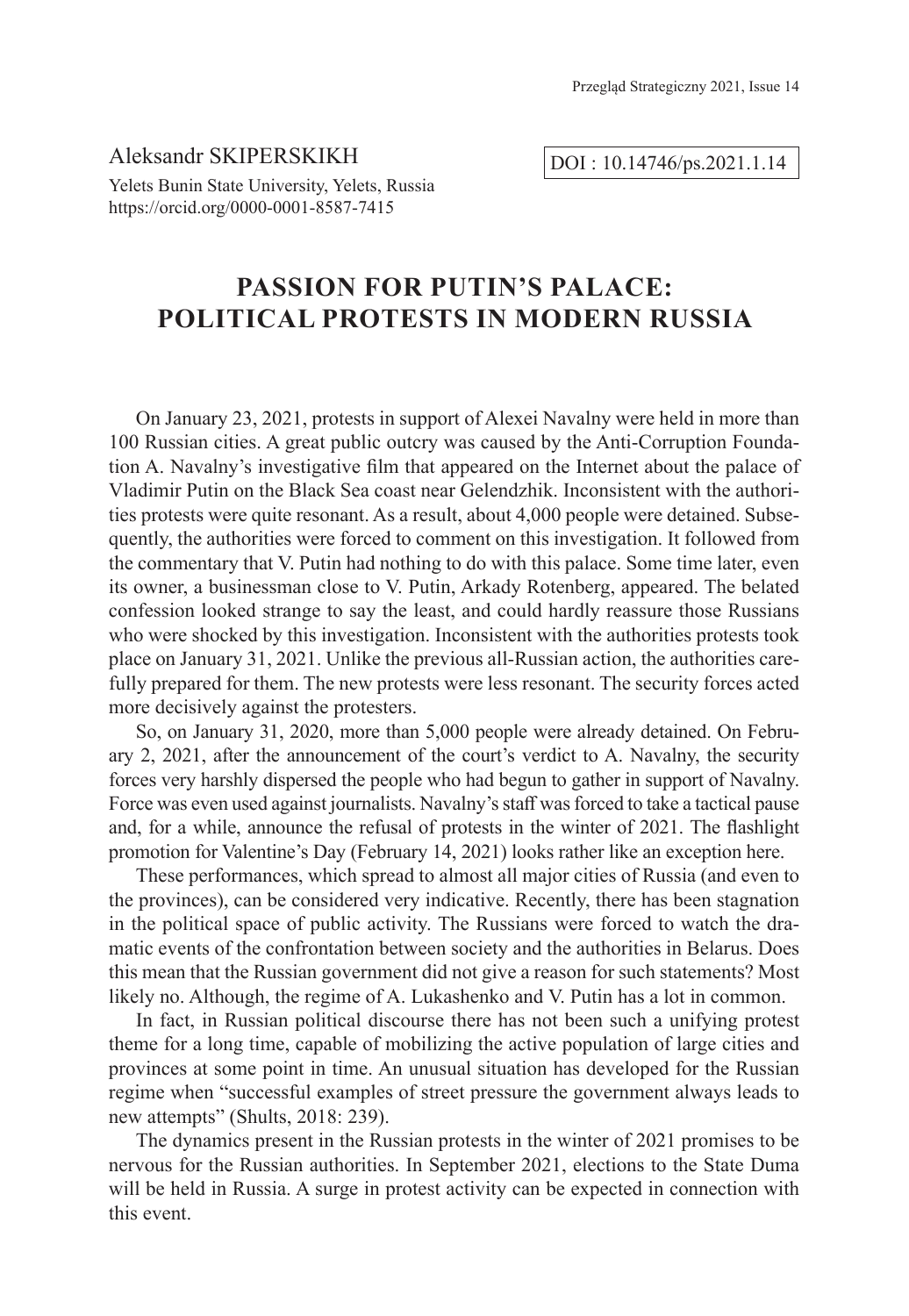## **FEATURES OF POLITICAL PROTEST IN THE RUSSIAN PROVINCE**

The standard of living in Russian regions is gradually getting lower. Russian youth have more and more reasons to feel abandoned and lacking serious career and life prospects. Increasingly, young people experience the dissonance between reality, created by the official media and their own experience. The contradictions in the perception of reality do not favor the Russian authorities. It becomes clear that it is impossible to live based solely on the positive reality constructed by the federal media. Euphoria from the 2014 Olympics, V. Putin's geopolitical tactics, presented as unconditional achievements, have lost their potential, leaving young people alone with the need to survive. Life strategies today can be implemented only in close contact with the authorities, integrating into their projects.

The protest agenda has long been accumulating in Russian regions. For a specific reason, young people could not understand the consequences of the pension reform. Meanwhile, in small cities of Russia, the increase in the period of retirement leaves a huge number of people literally on the verge of existence. Small provincial locuses can increasingly be seen in the list of protesting Russian towns. The protests are taking over towns with a population of about 20,000. Monotowns are often such locuses. Reducing the economic activity of the population is a sure way to actualize the protest scheme. Increasingly, provincial youth are forced to leave to work in Moscow and other large cities. Russian youth are deceived by expectations of quick adaptation to the new economic reality. There may be debate among researchers about the extent to which such labor migrants can pose a threat to public order and how quickly they can adopt a protest political agenda. "Migration to urban centers is associated with an increase in people's anticipation to an unsatisfactory high level, and therefore leads to violence" (Garr, 2005: 149).

Dissatisfaction with the federal government is formed by regional and municipal cases. Officials more and more often demonstrate by personal example how to break away from the common people. Synchronized protest actions in the Russian regions deserve attention, if only because in the regional political space of Russia it is much more difficult to articulate their claims against the regime than in the capital. The necessary anonymity can be ensured in the capital. A single person can easily get lost in a large active crowd. It is much more difficult to do this in the conditions of the regions of Russia. Participation in a protest event, especially an unsanctioned one, turns into a much more courageous enterprise. On the other hand, the security forces may act more loyally towards the protesters. In the provinces, many are relatives and friends. As already noted, all protest cases are united by dissatisfaction with the political regime and its specific representatives. Discontent easily turns into more active protest.

This contributes to the accumulation of anger and its transfer to protest condition. German political and social philosopher Max Scheler definit it as "ressentiment," which "lingering and crowding-out" (Scheler, 1999: 20).

A feature of the protests on January 23, 2021 was their massiveness and wide geographical coverage. Protests took place in almost all Russian regions, with the excep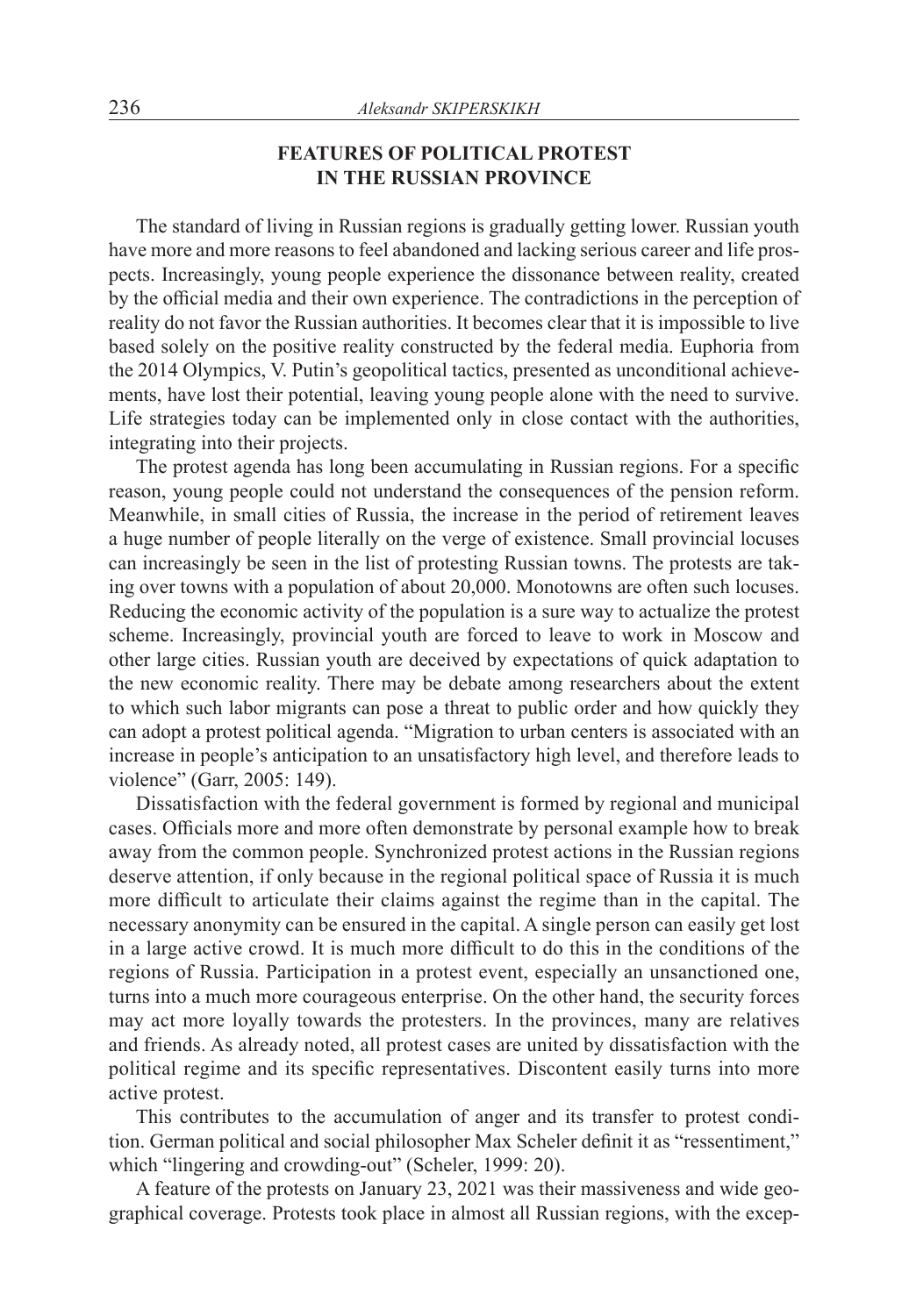tion of the North Caucasus.<sup>1</sup> The protests in Crimea looked rather unexpected. Simferopol and Sevastopol have become new centers of protest activity. This synchronicity deserves an examination of the motives behind it.

Up to this point, protests in Russian regions differed greatly in their agenda. In addition, they took place at different times. There was no synchronization in the protests. For several electoral cycles in Russia, regional election campaigns in the Russian Federation have been held at different times. The protests on January 31, 2021 were already different from the first protest in 2021. There is a clear difference in the number of people who participated in the protests.

Almost all media (official and independent) give different estimates of the number of protesters/detainees. We focused on the median data received from different media in different cities. We used data from such publications as "Kommersant," RBC, "Novaya Gazeta" and some regional media. Some institutions monitoring protests in Russia found useful information (Rovnensky, 2021). The number of protesters in Russian cities is also difficult to estimate because their number is constantly changing. The protesters are dispersed within the same city, and are not located in one place. There are still no official data for some regions, and they had to be asked in an unofficial discourse (*The exact data on those…*, 2021; *The number of people detained…*, 2021).

Table 1

|            | <b>Voronezh</b> | Yekater-<br>inburg | Kazan                 | <b>Nizhny</b><br>Novgorod | Lipetsk | Perm    | Omsk    | Khabarovsk |
|------------|-----------------|--------------------|-----------------------|---------------------------|---------|---------|---------|------------|
| 23.01.2021 | 1000/101        |                    | $10000/20$   3000/243 | 10000/91                  | 1000/38 | 8000/4  | 1500/24 | 300/74     |
| 31.01.2021 | 1000/122        | 10000/83           | 1500/400              | 1500/182                  | 100/9   | 1000/83 | 1000/62 | 100/13     |

**Dynamics of protest activity. Russian regions. January 23–January 31, 2021**

**Source:** Statistics were taken from city news portals: dvnovosti.ru, gorod48.ru, kazanfirst.ru, kommersant.ru, properm.ru, ngS55.ru, newsNN.ru, E1.ru. We used materials from a resource ovdinfo.org, specifically taking into account the number of detainees.

The table show that Russian regions are politically revitalized in different ways. Their prospects may depend on how much the government itself and the political opposition are initially ready for compromises. Much depends on the preparation for the protests by the authorities themselves, and on the attitudes towards the work of the security forces with the protesters. As we will see, the January 31, 2021 protests are already significantly different from the January 23, 2021 protests. The violence used played a role. The security forces acted much tougher. The number of detainees has increased in the regions of Russia.

Power could initially intimidate potential participants. The situation when in some Russian schools, instead of V. Putin, students began to hang a photo of A. Navalny, provoked a powerful repressive response. Classroom hours were held in schools, conversations with young people, parent meetings. Regional TVs ran talk shows condemning the protest. Loyal experts did their best to convince the audience of the inad-

<sup>&</sup>lt;sup>1</sup> Nevertheless, in some cities of the North Caucasus, protests still took place. There were not too many protests in Maikop (Adygea), Makhachkala and Izberbash (Dagestan), Nalchik and Prokhladny (Kabardino-Balkaria), Ardon (North Ossetia).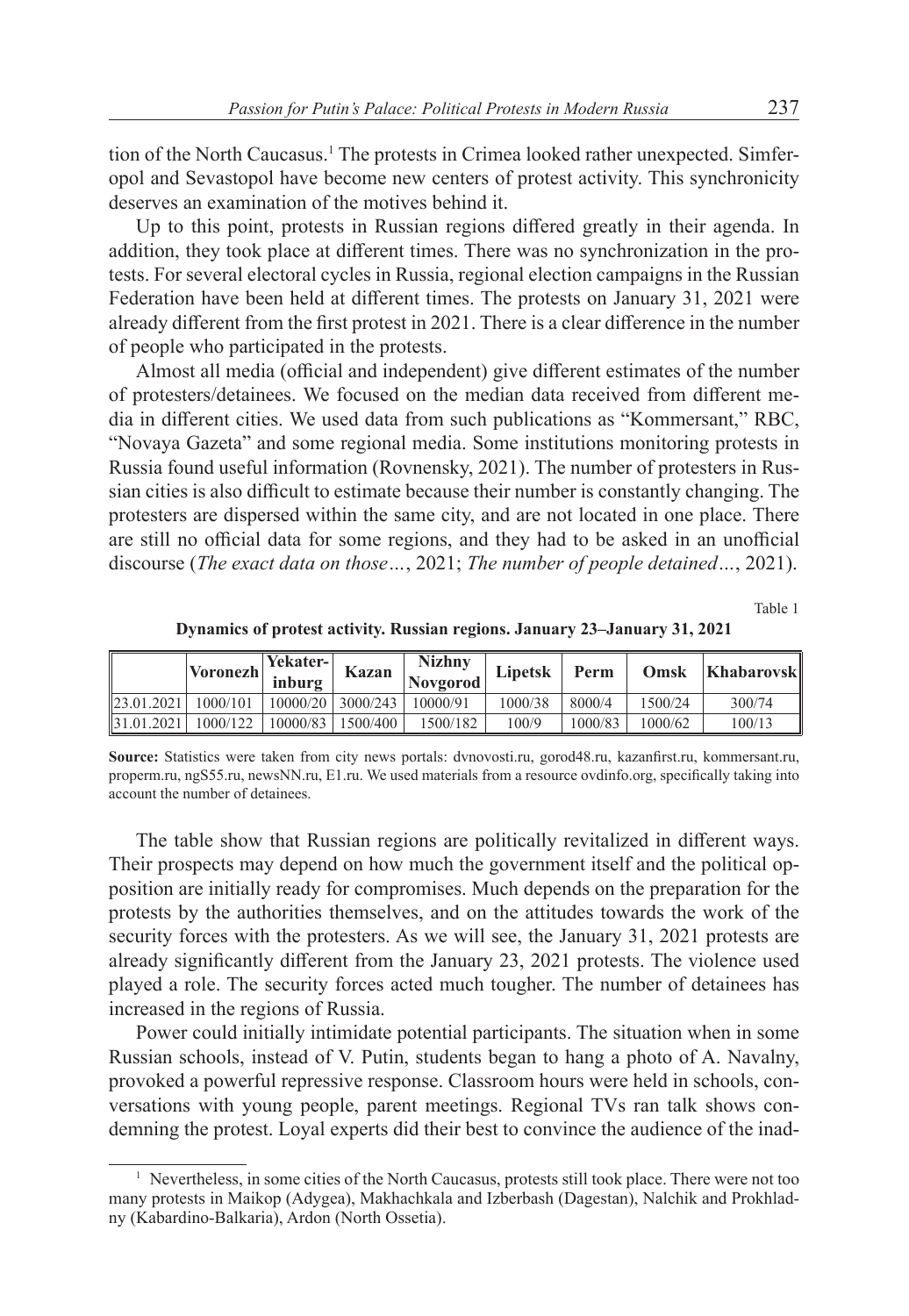missibility of inconsistent with the authorities protests. Youth were invited to skating rinks and to the cinema, luring them with ticket discounts. So, in Lipetsk, youth were invited to the Zoo for free. In many regions of the Russian Federation, there have been demonstrative detentions of famous journalists and bloggers. The authorities' pressure on education is confirmed by examples of dismissal from universities of teachers who participated in the protests. In some universities, dropping out of active students followed.

Some researchers associate the growth of student protest activity with the state of the political regime itself (Zakharov, 2017: 51). Russia is no exception. Periods of political uncertainty facilitate political mobilization. On the other hand, the more stable the political regime and the stronger the power, the less chances students have for mobilization.

Based on the research of several authors, it can be seen that many new faces appear in the protest. Every third person who participated in protests did it for the first time (*More than a third of those…*, 2021). The protest is getting much younger. This can be seen in photos from all regions where the protests took place.

The scale of protest activity in the Russian regions is so critical that the authorities restrict the work of the infrastructure. This affects almost all residents. City centers restrict the movement of citizens. In places of alleged protests, leisure facilities and cafes are temporarily closed. In large cities, the metro is suspended during the protests. Trams, trolleybuses and buses stop moving. In Chelyabinsk, there were interruptions in access to the Internet. Power by all means protects protest from a possible expansion of the social base. Thus, the ring around the alleged protesters narrows. But even these measures do not help the protests to remain a matter of a specific political locus. A public display of disagreement becomes the subject of discussion and widespread public reaction. Protests cannot be silenced and hidden. This is another distinctive feature of the 2021 protests.

# **THE AGENDA OF REGIONAL PROTEST IN MODERN RUSSSIA: GENERAL AND SPECIAL**

Once, Émile Durkheim noted: "the power of imitation is forced by the moral authority of the big centers" (Durkheim, 2020: 135). Е. Durkheim's thesis seems very important to us. Until recently, protests in Russian regions were quite rare. Moscow set the tone in the direction of the protest genre. In part, it was St. Petersburg. The protests in the Russian provinces mimic the protests in the capitals in style and aesthetics. Such a connection can only be present when it comes to the federal context of protests. If the protests have one common idea.

The size of the Russian state suggests that each region has its own unique cultural, economic and social landscape. In each subject of the Russian Federation, regional political regimes have been formed, which are perceived and supported in different ways by society. Therefore, each region of Russia may have its own problems. They may be enough for instant articulation in the political sphere. The events in some constituent entities of the Russian Federation that preceded the outburst of protest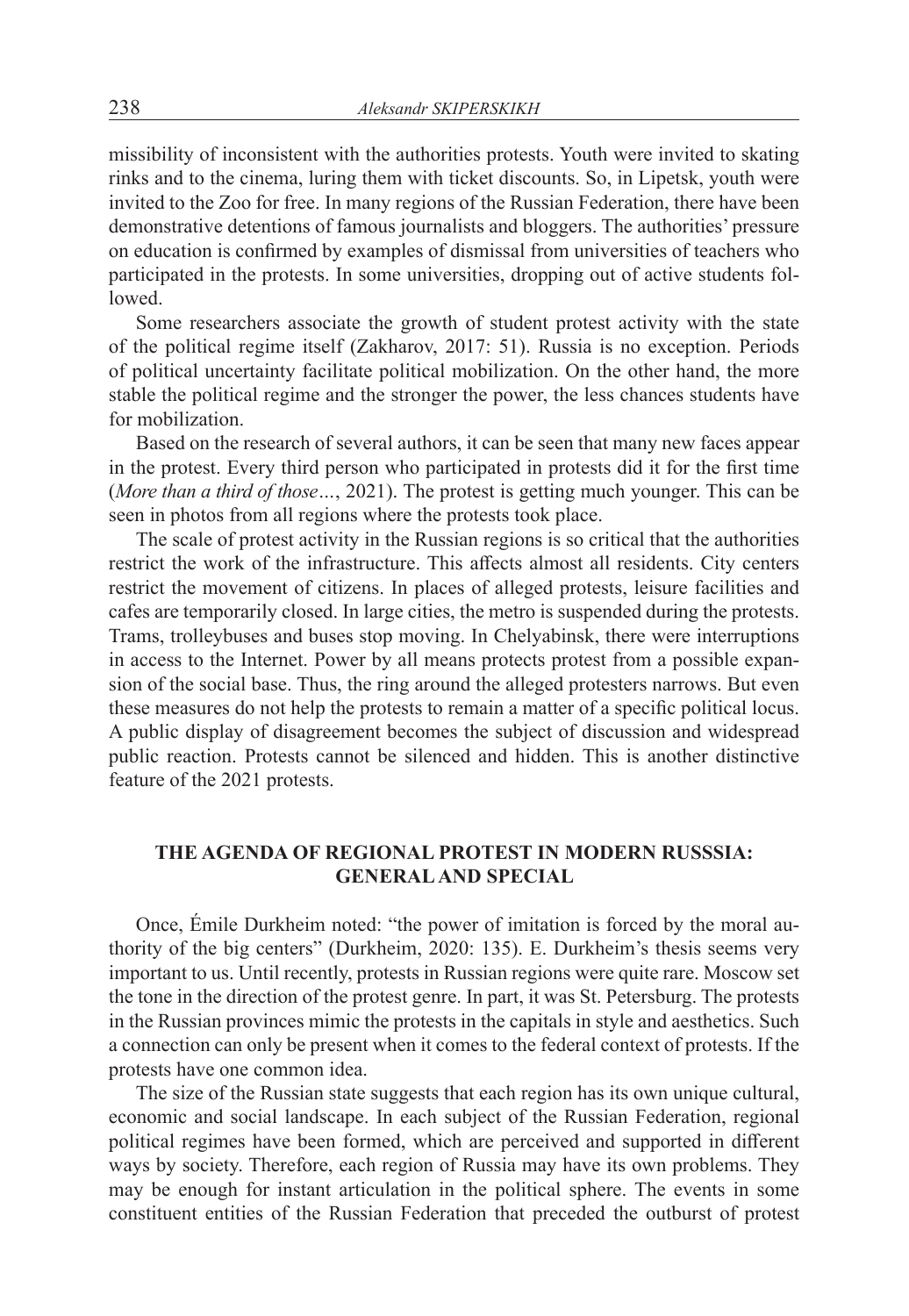Table 2

| ţ<br>١<br>ς                         |
|-------------------------------------|
| í<br>I<br>D<br>$\ddot{\phantom{a}}$ |
| l<br>i<br>$\frac{1}{2}$<br>I        |
| I                                   |

| Region        | Protest case                                                                                                                        | Similarity                  | Difference                                                                                                            | Result                                                                                                                                                                        |
|---------------|-------------------------------------------------------------------------------------------------------------------------------------|-----------------------------|-----------------------------------------------------------------------------------------------------------------------|-------------------------------------------------------------------------------------------------------------------------------------------------------------------------------|
| Arkhangelsk   | 2018-2020                                                                                                                           |                             |                                                                                                                       | Ecological protest. Mass Local ecological problem threatening Development of a landfill for the disposal                                                                      |
| region        | Shies station.                                                                                                                      | protest.                    | Wide media sup- the safety of local residents.                                                                        | of waste from Moscow has been suspend-                                                                                                                                        |
|               | Lensky district.                                                                                                                    | port.                       |                                                                                                                       | ed. Intervention of the President of the                                                                                                                                      |
|               | and<br>Arkhangelsk<br>The cities of                                                                                                 |                             |                                                                                                                       | Russian Federation.                                                                                                                                                           |
|               | Severodvinsk.                                                                                                                       |                             |                                                                                                                       |                                                                                                                                                                               |
|               | Protests against the landfill from Mos-                                                                                             |                             |                                                                                                                       |                                                                                                                                                                               |
|               | COW.                                                                                                                                |                             |                                                                                                                       |                                                                                                                                                                               |
| Bashkortostan | Summer 2020.                                                                                                                        |                             |                                                                                                                       | The situation around Ecological protest. Mass Protection of a natural monument of Shihan development has been stopped. In-                                                    |
|               |                                                                                                                                     |                             |                                                                                                                       | the shikhan Kushtau. Protest against  protest. Wide media sup-  history and culture, which is of sacred   tervention by the Head of Bashkortostan                             |
|               | the interests of the Bashkir Soda Com-   port.                                                                                      |                             | importance for residents.                                                                                             | Radiy Khabirov.                                                                                                                                                               |
|               | pany.                                                                                                                               |                             |                                                                                                                       |                                                                                                                                                                               |
| Lipetsk       |                                                                                                                                     |                             | 2019-2020 Suburb of Lipetsk. The Ecological protest. Mass Local ecological problem threatening                        | The factories are stopped.                                                                                                                                                    |
| region        | villages of Kuleshovka and Sselki.                                                                                                  |                             |                                                                                                                       | protest. Dissatisfaction with the safety of local residents. Protest The Lipetsk region administration inter-                                                                 |
|               |                                                                                                                                     | the city government.        | against Chinese shoe factories.                                                                                       | vened in the conflict.                                                                                                                                                        |
| Perm Krai     | Perm.<br>February 2020.                                                                                                             | The mass nature of the pro- | The local problem of using urban space.                                                                               | The train is canceled. The fare went up.                                                                                                                                      |
|               |                                                                                                                                     |                             | Meeting for the preservation of the test. Dissatisfaction with the Active urban protest. Economic protest.            | The protest was not massive. There was no                                                                                                                                     |
|               | city train and the abolition of the in- $\vert$ actions of the regional and crease in fares in public transport. A city government. |                             |                                                                                                                       | dialogue on the part of the administration                                                                                                                                    |
|               | in public transport. A city government                                                                                              |                             |                                                                                                                       | of the city.                                                                                                                                                                  |
|               | number of meetings took place up to                                                                                                 |                             |                                                                                                                       |                                                                                                                                                                               |
|               | this point.                                                                                                                         |                             |                                                                                                                       |                                                                                                                                                                               |
| Sverdlovsk    | May 2019.                                                                                                                           | The mass nature of the pro- |                                                                                                                       | The local problem of using urban space. The Parlament of Yekaterinburg decides to                                                                                             |
| region        | Yekaterinburg.                                                                                                                      |                             |                                                                                                                       | test. Dissatisfaction with the   Active urban protest. Speeches against   ban the construction of a cathedral in the                                                          |
|               | the construction of a<br>Protest against                                                                                            |                             | actions of the regional and the expansion of the influence of the                                                     | park.                                                                                                                                                                         |
|               | city center.<br>cathedral in the                                                                                                    | city government.            | Russian Orthodox Church.                                                                                              |                                                                                                                                                                               |
| Khabarovsk    | July 2020-2021                                                                                                                      | The mass nature of the pro- |                                                                                                                       | The problem of a region controlled from The authorities do not pay attention to pro-                                                                                          |
| Krai          | Khabarovsk. Protest against the ar-                                                                                                 | test. Dissatisfaction with  | Moscow. The support of the governor,                                                                                  | tests. The situation is not resolved in favor                                                                                                                                 |
|               |                                                                                                                                     |                             | rest of Sergei Furgal. Solidarity with rederal and regional author- who is considered his own in contrast of society. |                                                                                                                                                                               |
|               | A. Lukashenko in<br>protests against<br>Belarus.                                                                                    | ities.                      |                                                                                                                       | to the "Varangians" sent from Moscow.   A "Varangian" is sent to the region from                                                                                              |
|               |                                                                                                                                     |                             |                                                                                                                       | Moscow.                                                                                                                                                                       |
|               |                                                                                                                                     |                             |                                                                                                                       | Source: Author's observations based on the materials of secondary analysis. In particular, one of the landmarks can be the text: A. B. Belousov, D. A. Davydov, E. S. Kochuk- |

No. 6, p. 53–72.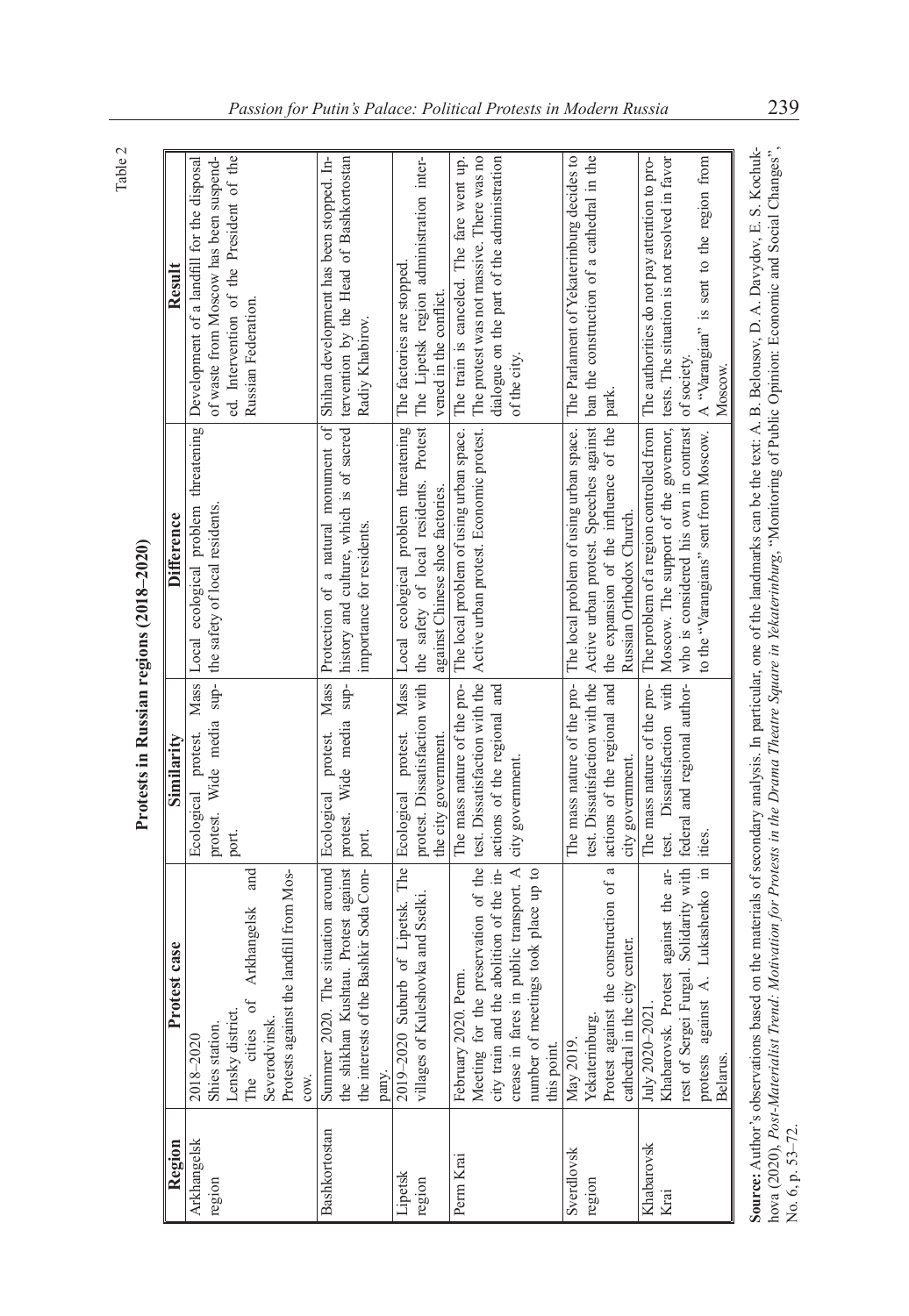energy on January 23, 2021 deserve special attention. Despite the fact that protest actions have remained in history at this point in time, the protest potential itself does not go anywhere. It accumulates for articulation on new political irritants. Each case of regional protests in Russia has its own general and special aspects that allow bringing the events themselves closer together. Also, they can be differentiated depending on motives and goals.

In the table we can see the general and special aspects of the protests in the constituent entities of the Russian regions (2018–2020). The presented protest cases have different geography and differ markedly in their plot features. Of course, the table does not take into account all protest events that took place in Russian regions. The emphasis is placed on the most resonant events that have become the subject of discussion at the federal level.

As we can see, the activists have so far managed to defend those objects that they had to protect from the encroachments of influential economic actors and the authorities that are interested in their presence. High public outcry contributed to a gradual change in the position of local and regional authorities supporting the parties, based on their considerations of tactical superiority.

The authorities in the regions were afraid to continue protests. It was clear that each new decision could increase uncertainty and escalate tensions. Regional protests in Russian regions, which took place until 2021, can be called massive and threatening the legitimacy of regional authorities. The risks of delegitimation for the regional authorities can be so high that the resignation of the governor can be a logical result of the out of control protest activity. A similar example has already been in the Arkhangelsk region. After the protests of Shies, the governor Igor Orlov was resigned. The change of the governor took place in the Perm Krai, and new governor Dmitry Makhonin has to solve the problems of the city train and high protest activity of the towns people instead of Maksim Reshetnikov.

The general plan of regional protests may be their environmental orientation, or a negative reaction of the public to the ongoing changes in the urban infrastructure. Demands to stop illegal development are becoming private subjects of regional and municipal protests. Such problems exist in almost every of the Russian regions.

The common side may be the absence of any political demands. So, we do not see regional protests related to the topic of election campaigns. Systemic political actors involved in regional politics prefer not to escalate protests. Today in Russia there is a consensus between parliamentary parties and their leaders.

The similarity of protest actions can be determined by the coincidence in the social base of the protest, in which we can see practically all urban society in the context of schoolchildren, students, workers and entrepreneurs, unemployed and pensioners. The protest has male and female faces.

The generality of protest cases can be achieved due to the coincidence in the assessments of the federal agenda and the problems arising from it. These were the rallies in the constituent entities of the Russian Federation about the pension reform. In some cases, the rallies were decorative.

Continuing the search for common ground in regional protests, once can see that the authorities may experience a deficit of repressive resources to suppress the protest.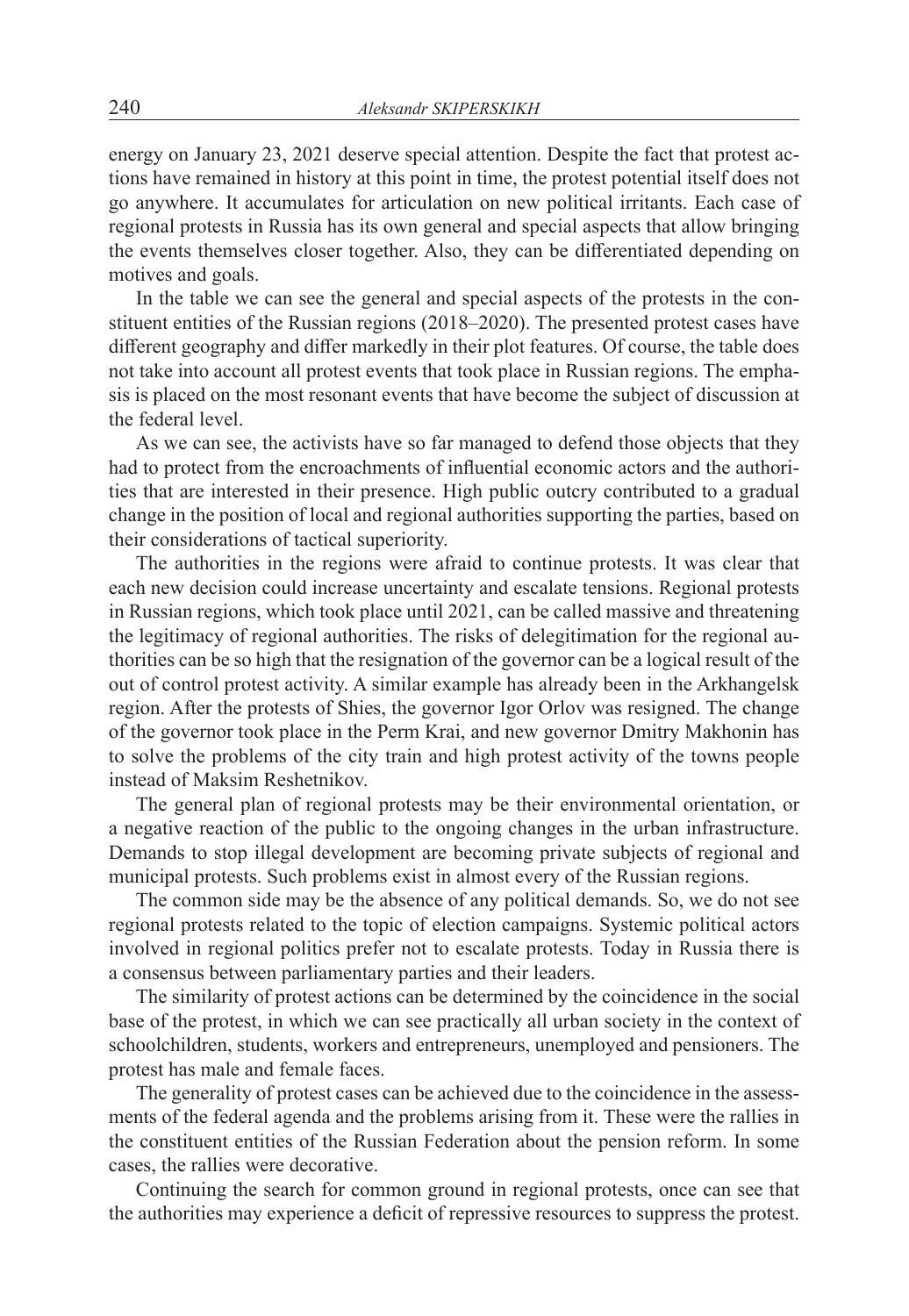Then parallel structures come to help. Some researchers see attempts to address them as not very positive symptoms for the authorities themselves. The authorities alone cannot cope with protest activity. So, S. Zakharov said, "the creation of parallel structures under the patronage of the authorities is a symptom of the crisis of the legitimacy of the ruling regime" (Zakharov, 2014: 138). In this case, we can see the opposite effect of the functioning of parallel structures, usually perceived as part of civil society and one of the important subjects of democratization. It turns out exactly the opposite. Parallel structures work to suppress protest. When protests are dispersed by the authorities, there is a high probability that employees of private securities structures and "titushki" – local athletes loyal to the authorities.

Power is always in the ring of the most loyal people who protect and protect it, following the Elias Canetti, from a "sudden touch" (Kanetti, 1997: 18–21). The actions of an angry mob can always pose a threat to any authority.

The differences between regional protests in modern Russia can be seen in their different results. Protesters are not always satisfied with the results of their resistance.

In some cases, the protest reached its goal (Arkhangelsk region, Bashkortostan, Ekaterinburg). In some cases, the protest mass was not enough for the authorities to see it as a risk to their own legitimacy. Therefore, the situation has not yet been resolved positively for the protest (Perm Krai, Khabarovsk Krai).

More and more often in the Russian regions one can see "Varangians." This is how some researchers define the envoys of Moscow and those representing the interests of state corporations. There are "procedural differences in the mechanisms of empowerment" between "Varangians" and "local" (Podvintsev, 2014: 119). Local elites in some regions may feel resentful at the same time. In some cases, the phenomenon of the "Varangian" only intensifies the protest moods (Khabarovsk Krai).

Projecting the histories of regional protests presented in the table, one can see that the most massive protests on January 23, 2021 could just take place in Russian regions, where protest activity has already been noted. Apparently there is a certain part of citizens in them, for whom the activities of the authorities are a strong irritant. That is why they can protest regardless of the agenda.

In the case of the protests on January 23, 2021, the protest potential of various groups of the urban population is mixed. The protest volume is expanding due to the mixing of regional and federal protest agenda. It is no coincidence, as already noted, that many citizens are taking part in such protest activity for the first time (*More than a third of those…*, 2021). Offline and online protests mix. It becomes rather difficult to assess the scale of the dissenting activity. The opponent of power constantly eludes definition.

The leaders of the parliamentary factions in Russia also saw the risks of integrating the protest potential of various social groups, united by the investigation of Alexei Navalny's Anti-Corruption Foundation. G. Zyuganov, S. Mironov and V. Zhirinovsky turn to their supporters in turn. The threat of a large left electorate merging in the protest mass of A. Navalny's supporters seemed quite real. Unexpectedly, the actions of A. Navalny were criticized by Grigory Yavlinsky – the leader of the "Yabloko." Despite the fact that the party today is non-parliamentary, it still has current deputies in many regional and city parliaments.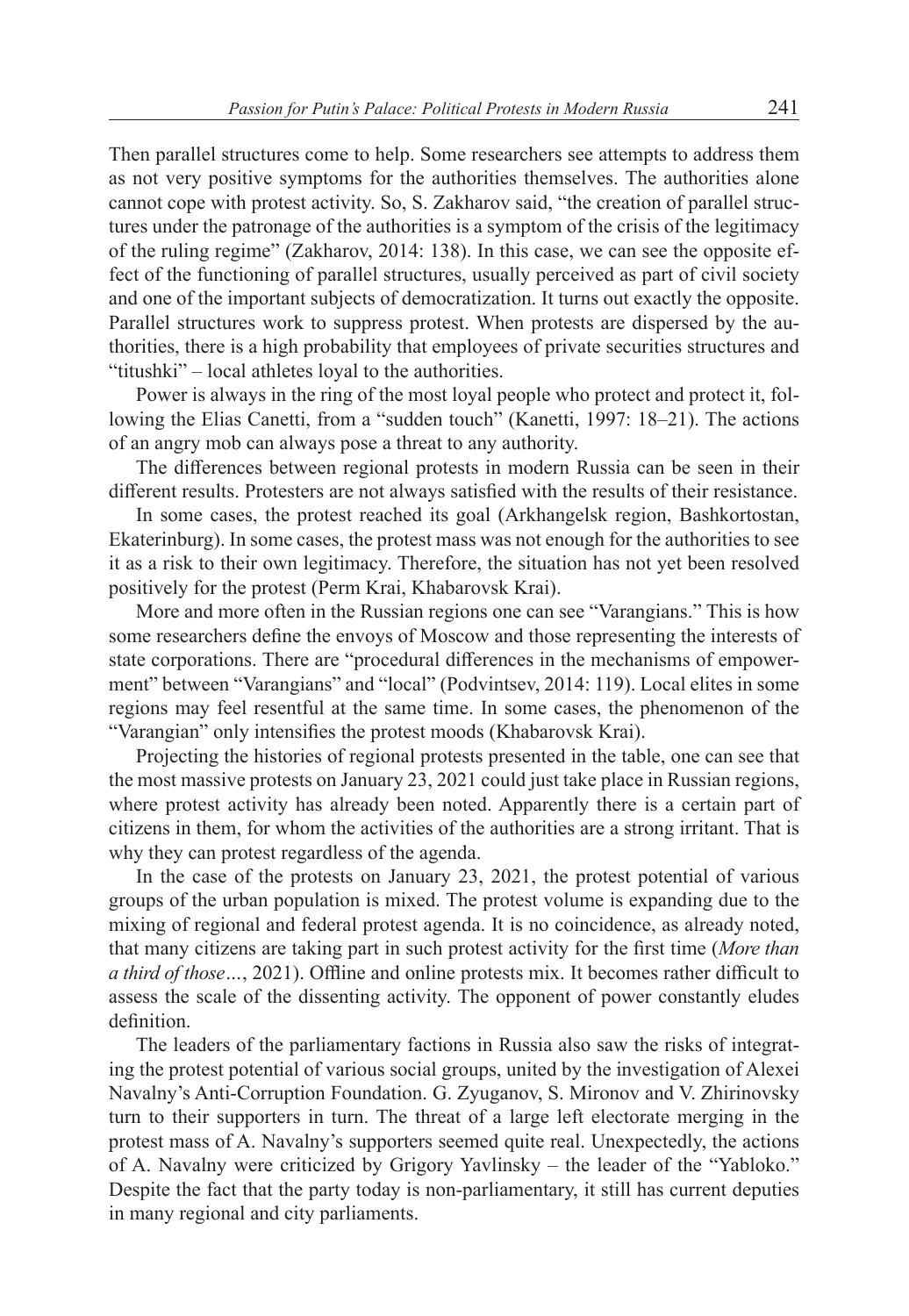The reaction of the party leaders in Russia is not very consistent with the real state of affairs. A large mass of Russians perceived the latest events in Russia extremely negatively. The Russians understood a significant deterioration in the level of their well-being, which was dangerous for the stability of the political regime in Russia.

#### **POLITIVAL PROTESTS AND CARNIVAL ENERGY**

The radicality of a protest can always be masked by its carnival dresses. Behind the external fun and joy, irony and farce, you can see your own special drama, which seriously puzzles the authorities in modern Russia. In general, as we have already noted in one of our early studies, the authorities themselves may be interested in the maximum carnivalization of politics. Society should be relaxed, gentle, and capable of being ironic about problems. For the authorities, such a state of public minds is optimal. It allows it to be ruled further without being puzzled by the effects of the policy being pursued. Carnival mixes everything up and gives everything a touch of humor. It should be noted that there is a relationship between the legitimacy of the authorities and the ability of society to adequately understand the rules of carnival reality, imposed "from above."

So, "the legitimacy of a regional leader (governor) begins to depend on how much he is able to create a festive mood" (Skiperskikh, 2020: 28).

The history of Russia shows that society is accustomed to carnival. In such conditions of reality, following Yu. Lotman, "the theater invaded life, actively rebuilding the everyday behavior of people" (Lotman, 2015: 267). The authorities in Russia show the society an example of ironic answers to problematic questions. "The courtyard itself is a single whole and is able to broadcast its behavior patterns to the most remote corners of the country," noted the Italian political philosopher M. Viroli (Viroli, 2014: 28). Dmitry Peskov's comments on the investigation of A. Navalny, and the answers of V. Putin himself, show that they understand this challenge in a largely frivolous and maximally ironic way.

In the case of protest activity we are analyzing, it is important to identify the subject of the carnival initiative. There is a change in the subject, offering his own direction of the event. If earlier the authorities acted for them, holding numerous festivals and fairs, arranging shows and fireworks, today it is already society itself. If once the government itself arranged holidays for society, independently determining and planning their calendar sequence, then today the society shows interest in a different holiday agenda.

Taking part in unauthorized protests, society changes the usual direction of the total performance. Guy Debord said, "the performance is a model of the prevailing way of life in society" (Debor, 2011: 10). The protests are destroying the dynamics of the performance, which is customary for the authorities. An alternative is being created, with other directors, actors, with different goals. And it is in this new, alternative project that the confused authorities are involuntarily included.

Ironically, the carnival masks of the Russian protests on January 23 and 31, 2021 are being replaced today with protective masks. The protests took place during the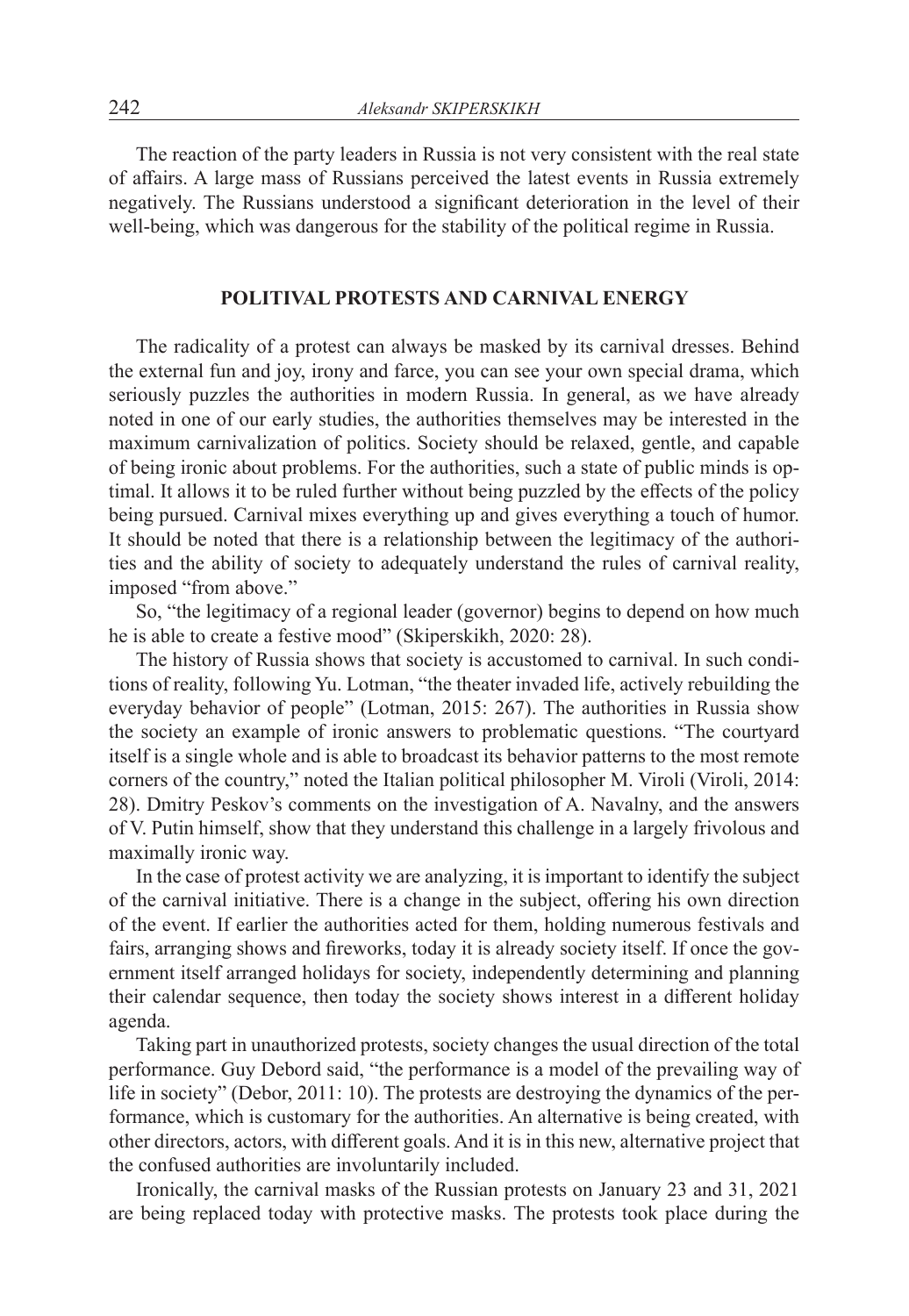period of restrictive measures COVID-19. The risks of a pandemic do not deter protesters, which shows the deep reserves of the inner energy of the protest. This potential for protest needs to be explored. Masks help both the authorities and the protesters themselves, making it difficult to identify the direct participants in street protests. The masks are being saved from public obstruction. They protect the Protestants from possible persecution by the authorities and numerous directors and heads of budgetary institutions. By the way, the authorities remind participants of violations during street performances precisely in connection with the restrictions of COVID-19. There are "sanitary" cases, according to which activists close to A. Navalny are being tried. The authorities are guided by the well-known statement of I. Stalin: "if there were a man, there would be a criminal case."

A huge number of Russians took to the streets of Russian cities. Many of them, indeed, ironically presented their participation in the protests. This could be seen from the humorous inscriptions on the posters that the protesters brought with them. Of course, the language of the posters requires a separate study, but in almost every poster one could see a dismissive, familiar questioning of the authorities, an attempt to dialogue with them on an equal footing. Following M. Bakhtin, a situation is created where activity of people is associated "with a theatrical stage, with an areal spectacular mask" (Bakhtin, 1975: 172). As a matter of fact, the behavior of A. Navalny, which appeals to a certain part of Russians, is precisely familiar behavior. This is proved by his numerous public appeals to Vladimir Putin.

Such a regime may well be attributed to a carnival situation, when the top and bottom are mixed. Power instantly loses its authority and no longer appears to be a formidable, frightening force. Instead of an authoritarian repressive reality, a democratic reality arises, where everyone has the right to their own voice and to demonstrate their own position. At one time, a set of similar strategies of subjects in a single test space were called by M. Bakhtin – "polyphony." Polyphony is a collection of not only individual voices that have the right to exist. It is also political and civic positions that are adjacent to each other. The monopoly of power in carnival discourse is lost. The key is the very principle of polyphony, releasing the will of an individual participant in the event.

Looking at the protests on January 23–31, 2021, you can see various examples of the existence of carnival forms. "Top" and "Bottom" can be mixed. These are the principles of the carnival genre. "High" and "low" were initially formed by the authorities themselves, as specific prescriptions and "rules of the game," following the German political philosopher Aleida Assmann, "are established through violence" (Assmann, 2016: 184). Any hierarchy created in the political space is the result of this violence. Therefore, the carnival energy out of control easily destroys any hierarchy. "Top" becomes :Bottom." "High" and "Low" mix. Paraphrasing the well-known text of the "Internationale," "who was nothing, in the conditions of the carnival can become everything."

The transition of a peaceful protest into an aggressive and agitated state does not mean favorable prospects for actors opposing each other. The public is at risk of serious injury. For the authorities there is a risk of losing their legitimacy by switching to forceful and repressive practices of suppressing civil activity. We have already seen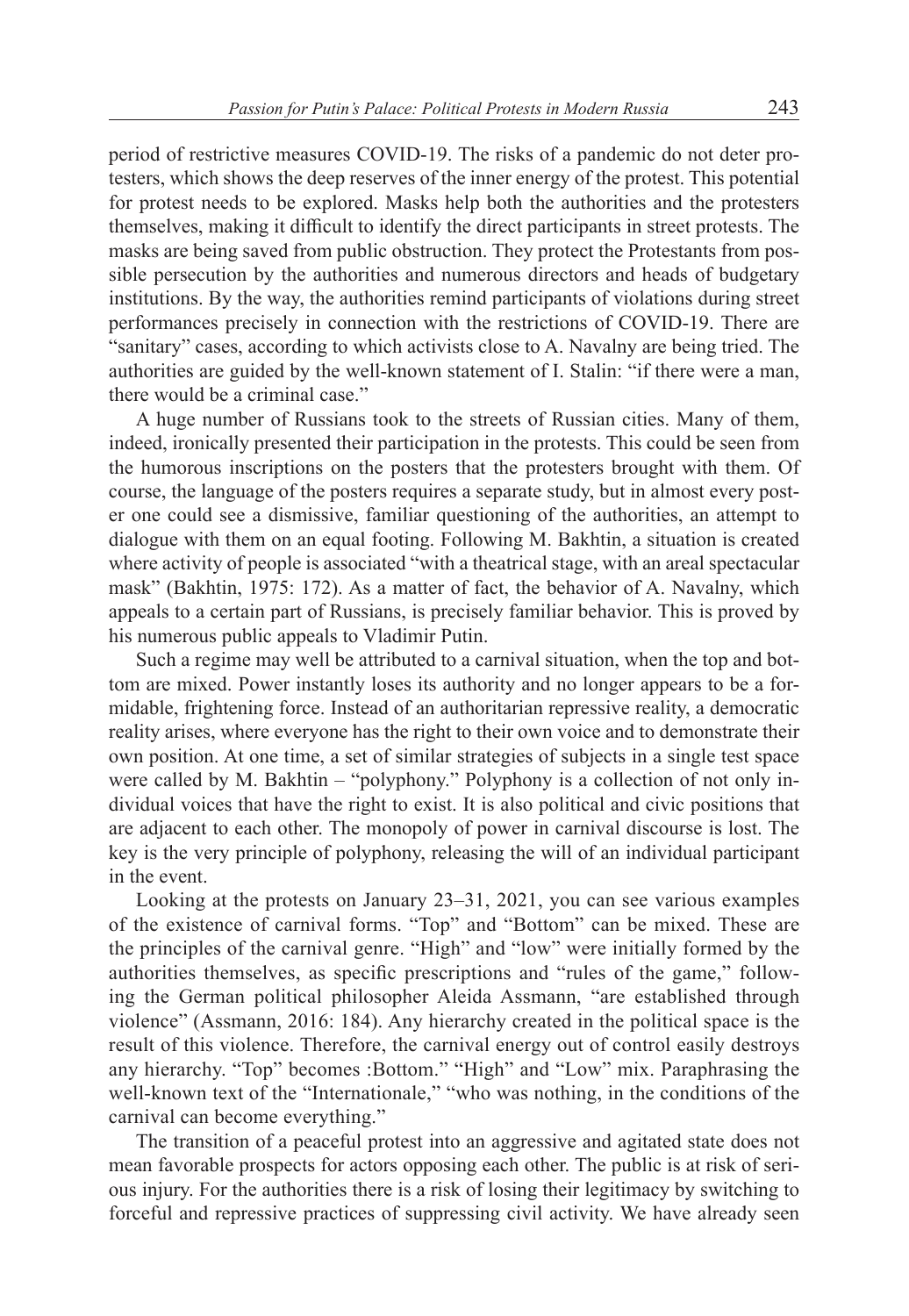this in the recent example of the breakdown of the Belarusian security forces, who keep the unpopular regime of A. Lukashenko from erosion. It should be noted that there is a strong symbolic and factual connection between V. Putin and A. Lukashenko. Russia and Belarus are almost the only strongholds of the empire in the post-Soviet space. V. Putin and A. Lukashenko are not going to share power. For the opposition, there are risks that its protest can be suppressed at the very beginning. There may not be resources to replenish it, because the authorities can intimidate society. It is important to make it clear to the public that the authorities will not be inclined to excessive sentimentality towards those who are trying to undermine its foundations.

## **PASSION FOR PUTIN'S PALACE: CARNIVAL REACTION**

In the Russian political tradition, there are few examples of soft, "velvet" transitions from one form of political structure to another. Any political transformation turns out to be a difficult test for all actors in the political process. For some subjects, it means the destruction of a stable basis. For others, it is a chance for change. The cultural theorist Vyacheslav Ivanov drew attention to this when he contrasted Apollo with Dionysus. For Russia, Dionysus is more characteristic, meeting the carnival expectations of Russian society. In Russian culture, society languishes in anticipation of a carnival. The patience of a Russian person is associated precisely with the expectation of the moment when one can relax. Dionysus is less governable than the beautiful, noble Apollo. Dionysus, unlike Apollo, practically does not know the sense of proportion, and it is always difficult for him to stop. Once, V. Ivanov noted that "Dionysus is dangerous in Russia: it is easy for him to appear here as a destructive force, fury" (Ivanov, 1994: 83).

Looking at some examples of Russian protests on January 23, 2021, one can see how passions over the discovered palace of V. Putin unleash the carnival energy of society. Society enters into familiar contact with the authorities. Power no longer commands respect. Respect is a thing of the past. This is confirmed by the content of the posters showing a high degree of Protestant creativity. Real discontent and bitterness with the emerging political situation is always masked behind the playful character. In fact, the roles within the carnival are very clear.

Any Protestant becomes equal to the President, as he allows him to criticize. Familiar contact is felt during clashes with riot police. The culmination of mixing "top" and "bottom" can be a game of someone from the protesting crowd in football with the helmet of one of the policemea. In Moscow, young people attacked a special FSB car with snowballs, blocking it for a while. In the Russian tradition, playing snowballs is an obligatory part of festive activity. They usually throw snowballs at the stuffed carnival, the farewell of which heralds the imminent arrival of spring. The painting of the Russian painter Vasily Surikov "Taking the Snow Town" shows an episode of the heroic game that was once popular in Siberia. The noise and glee of the crowd seem to rush at the viewer through a snow mass. It should be noted that the protests on January 23, 2021 in some Russian regions could not be deterred even by a severe frost. Somewhere frosts reached 30 degrees Celsius. So, the protest on January 23, 2021 in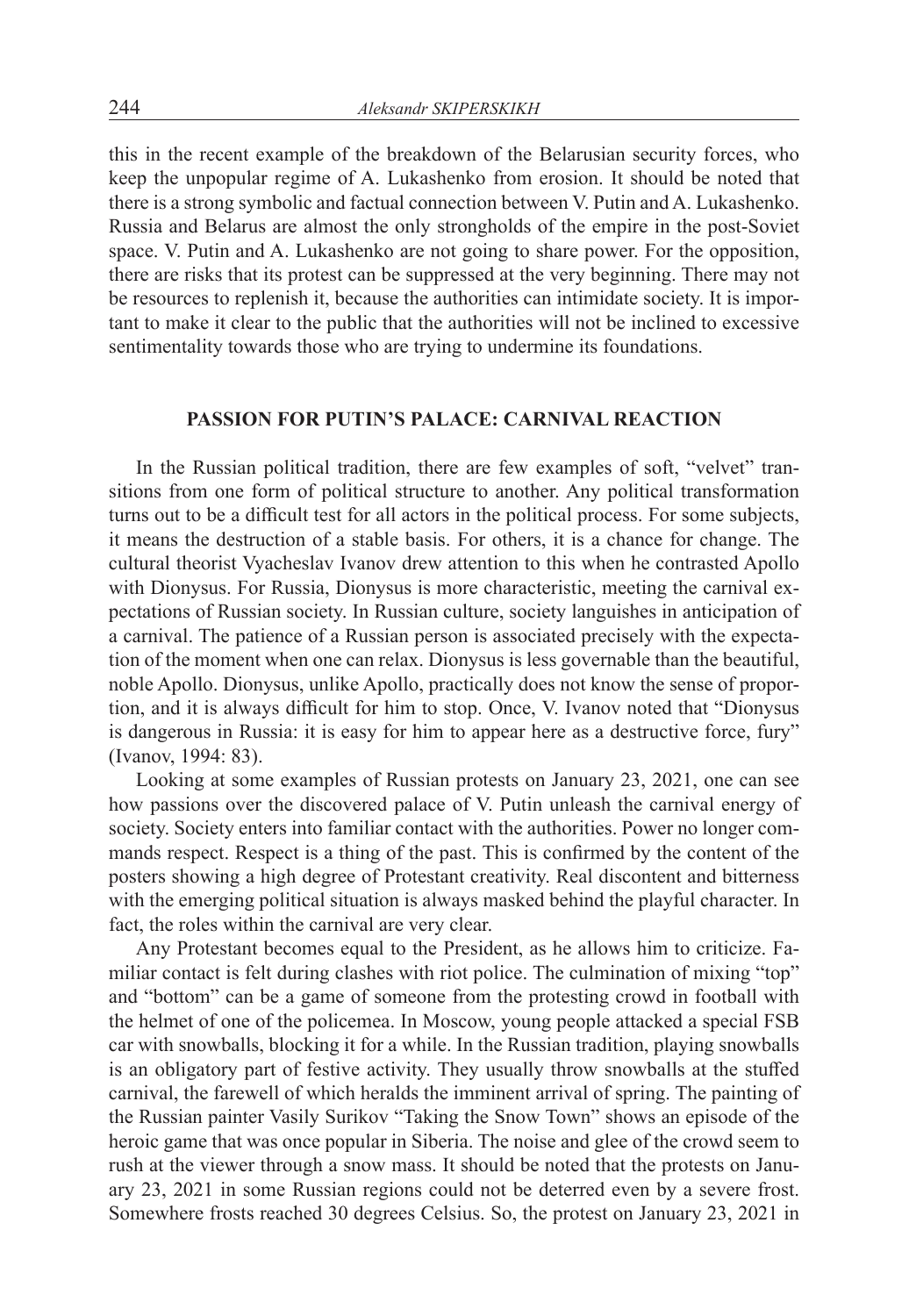Yakutsk took place at a time when the thermometer showed –51 degrees. On January 31, 2021, in Yakutsk, protesters came out at –41 degrees.

In carnival reality, there is always an adventurous beginning. Adventurism, in part, is associated with the search for adventure, including life-threatening ones. For example, at protest rallies in Yekaterinburg, security forces pushed the protesters onto the ice of the city pond. In Vladivostok, riot police expelled protesters onto the ice of the Amur Bay. There was a clear threat to the lives of both the protesters and the security forces themselves.

Passions about V. Putin's palace are played out in playful metaphors of the palace itself. A. Navalny significantly enriches the latest political language in his work. Political discourse develops due to the comprehension of the new political reality. A new language of resistance is being developed. This is the language of the Russian carnival of 2021. "Mud room," "Aquadisco," "Toilet brush," "Bunker" – these concepts began to be actively used by Russians in common discourse. People in crowns appear in the symbolic field of protest, with toilet brushes in their hands. Suffice it to recall how after watching A. Navalny's investigative film about D. Medvedev "He's not Dimon for you," yellow toy ducks suddenly became a symbol of the 2017 protests.

The protest is revealed through various genres. Poems and songs appear. City surfaces are covered with protest tags. Russian protests are the subject of numerous cartoons. Each such creativity can be viewed in the context of laughter culture. Power is ridiculed and not taken seriously. The authority of the authorities was significantly shaken.

It should be especially noted that the 2021 protest finds itself in a situation where it can use the chances of digital development. Social media is a huge support for the protest. So, in the January protests of 2021, the social network TikTok was of great importance, expanding the number of A. Navalny's supporters among Russian schoolchildren. The difference between today's protests in Russia and the wave of protest activity in 2011–2012 is much deeper integration into social networks. Today, almost all protesters have telephones with cameras that allow them to instantly record their own participation in the protest event. You need to understand that young people everywhere are interested in "hype" and their own promotion, modeling their own heroism. Russian youth is no exception. Participation in protest events is becoming a significant event in his personal biography.

The picture of what is happening is instantly recorded from different angles and sent to the Internet. At the same time, a person integrated into digital reality turns out to be its hostage as well. The validity of this thesis is proved by the huge number of facts that unlawful actions were exposed after the events had taken place.

## **INSTEAD OF CONCLUSIONS**

The protest actions in January 2021 in Russia are still difficult to assess in terms of their potential. The protest becomes fluid, flexible, and it is difficult to predict how dynamic it might be. There is a feeling that the protests resemble the events in Belarus, which with each new announcement became more boring and fewer in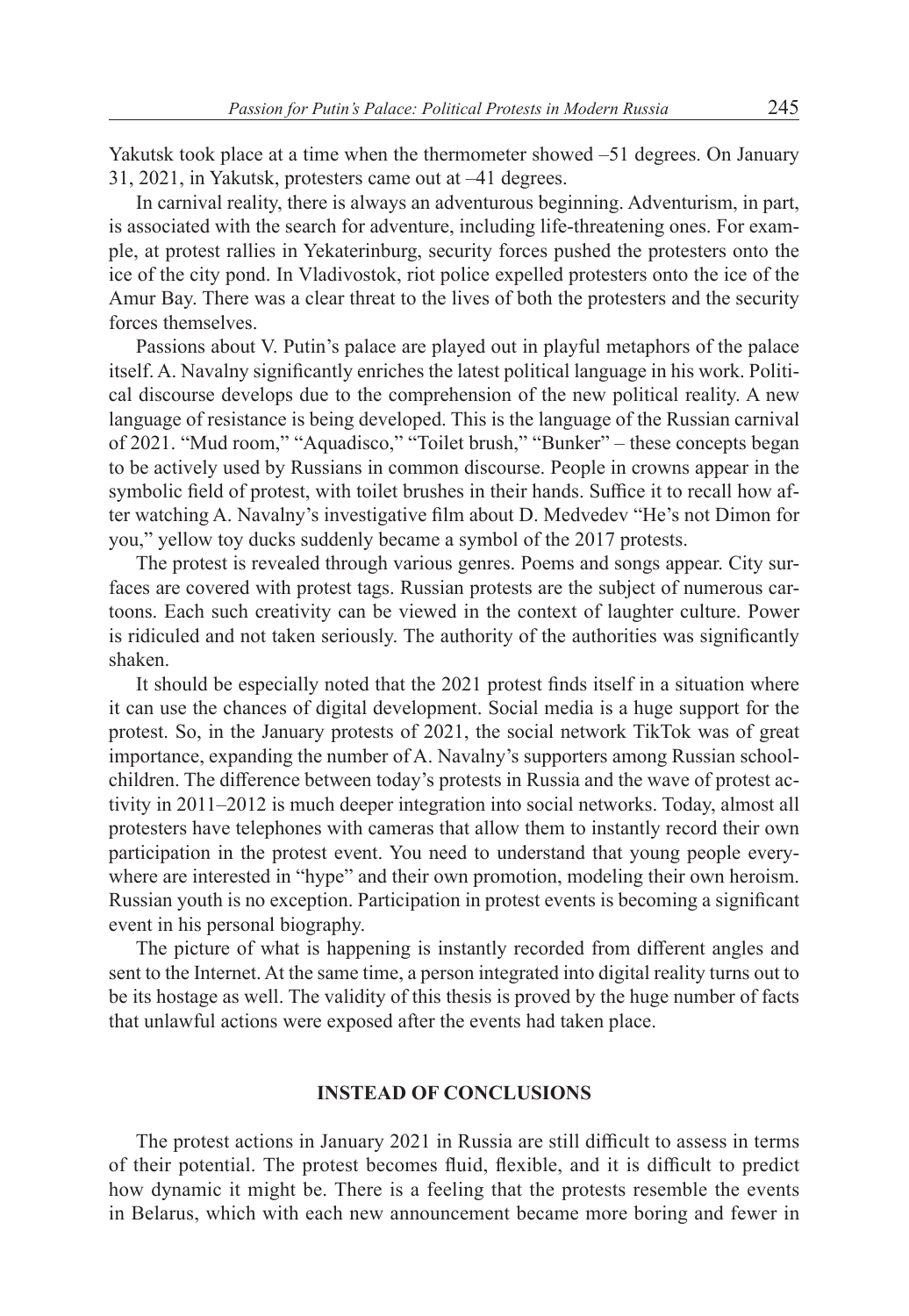number. In the case of Russia, we are dealing with inconsistent with the authorities protests. Protest actions have managed to accumulate a high social potential. Some people do not participate in protests, although they may support those who do. As Noam Chomsky noted, "A lot of things we would like to say may be very hard to express" (Chomsky, 2003: 107). Perhaps more compelling reasons are boring for wider popular protests. In our opinion, the rejection of the protests of A. Navalny's staff may promise an even more active phase of protests for the authorities in the future. Protests can acquire a symbolic character that is dangerous and painful for the authorities.

Undoubtedly, this also requires a broader public consensus. In this sense, the potential of Russian protests leaves its researchers a big mystery.

#### **REFERENCES**

Assmann A. (2016), *New dissatisfaction with memorial culture*, Moscow.

Bakhtin M. (1975), *Questions of literature and aesthetics*, Moscow.

- Belousov A. B., Davydov D. A., Kochukhova E. S. (2020), *Post-Materialist Trend: Motivation for Protests in the Drama Theatre Square in Yekaterinburg*, "Monitoring of Public Opinion: Economic and Social Changes", No. 6, DOI: 10.14515/monitoring.2020.6.1694.
- Chomsky N. (2003), *On Nature and Language*, Cambridge.
- Debor G. (2011), *Society of the spectacle*, Moscow.

Durkheim E. (2020), *Suicide*, AST, Moscow.

Garr T. (2005), *Why Men Rebel*, Piter*?*, Sant-Petersburg.

Ivanov V. (1994), *Native and universal*, Moscow.

- Kanetti E. (1997), *Masse and Power*, Moscow.
- Lotman Yu. (2015), *Conversations about Russian culture: Life and traditions of the Russian nobility (18 – the beginning of the 19th century)*, Sant-Petersburg.
- *More than a third of those who came to Pushkinskaya Square participated in a protest action for the first time* (2021), "Novaya Gazeta", https://novayagazeta.ru/news/2021/01/25/167379-issledovanie-bolee-treti-prishedshih-na-pushkinskuyu-ploschad-vpervye-uchastvovali-v-protestnoy-aktsii (01.02.2021).
- Podvintsev O. B. (2014), *Governors "Varangians": tendencies of coexistence and interaction with regional elites. The governor's corps in the context of the transformation of the political system of the Russian Federation*, Perm.
- Rovnensky A. (2021), *List of detainees at rallies in protests support of Alexei Navalny on January 23, 2021*, https://ovdinfo.org/news/2021/01/23/spisok-zaderzhannyh-na-akciyah-v-podderzhku-alekseya-navalnogo-23-yanvarya-2021-goda (01.02.2021).
- Scheler M. (1999), *Ressentiment in the structure of morals*, Sant-Petersburg.
- Shults E. (2018), *Radical Mass Forms оf Social Protest and Legitimacy Problems*, "RUDN Journal of Political Science", Vol. 4, No. 2, DOI: 10.22363/2313-1438-2018-20-2-237-245.
- Skiperskikh A. V. (2020), *Carnival Legitimacy in Modern Russia: New Governor`s Dresses*, "Politbook", No. 4.
- *The exact data on those detained after the protest of supporters of Navalny in Lipetsk has not been announced (2021)*, Gorod 48, https://gorod48.ru/news/1908496/ (03.02.2021).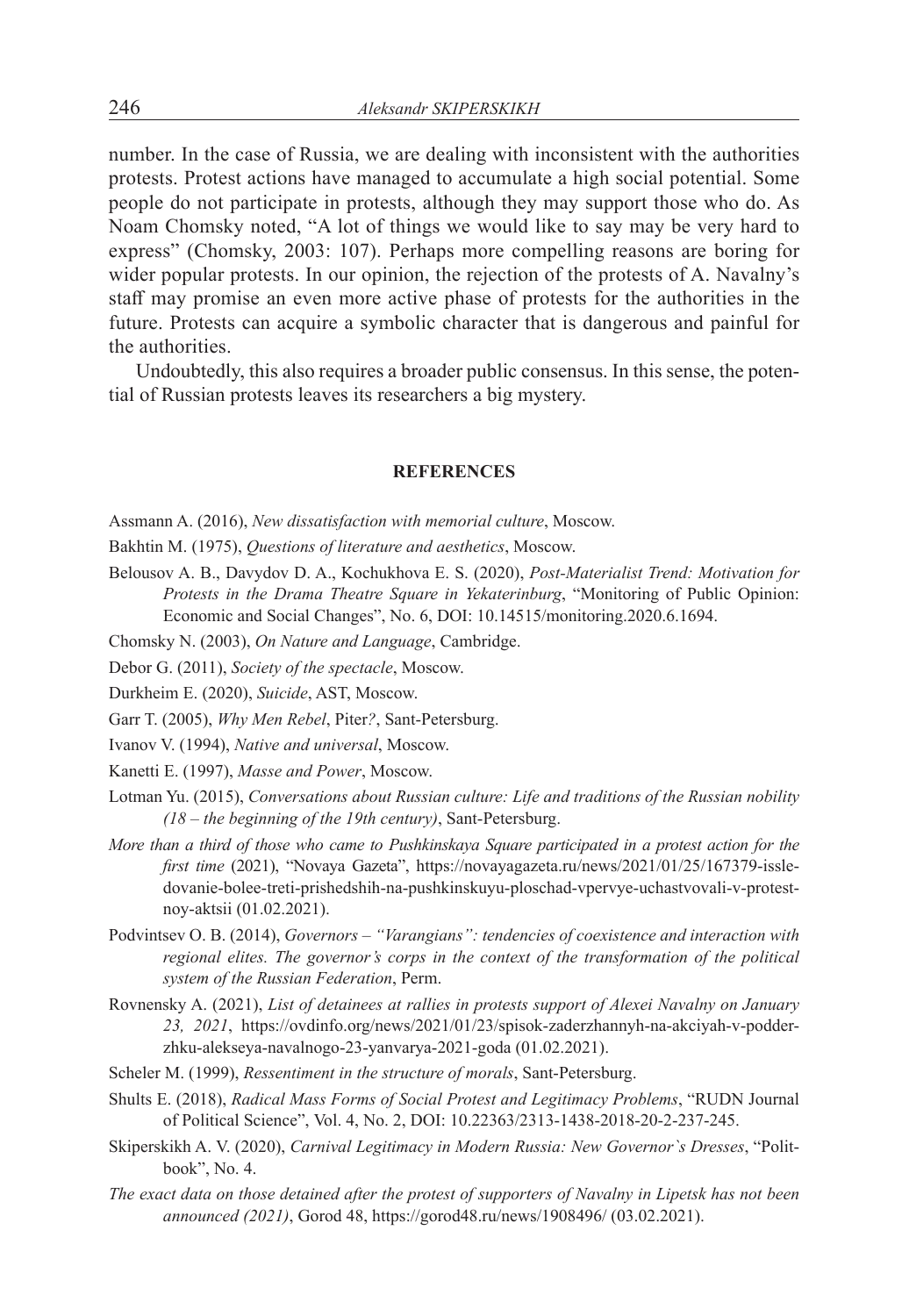*The number of people detained at an unauthorized protest in Kazan increased to 400* (2021), Kazan-First, https://kazanfirst.ru/news/538786 (03.02.2021).

Viroli M. (2014), *The Liberty of Servants*, Moscow.

Zakharov S. M. (2014), *Post-Soviet Democratization in the Context of Parallels Structures*, "Bulletin of Kemerovo State University", No. 2–1 (58).

Zakharov S. M. (2017), *Student youth in political processes in the post-Soviet space*, Lipetsk.

### **ABSTRACT**

In this article, the author analyzes the protest activity in Russia in January–February 2021. Protest activity came to Russia after A. Navalny's investigation of V. Putin's palace in Gelendzhik. Like the Belarusian protests in August 2021, the Russian protests were suppressed by the police.

A feature of the Russian protests was their mass character. A large number of cities in almost all Russian regions were involved in the protest. Based on the data of secondary analysis, the author tries to give his own research of the Russian protest activity in January–February 2021. Protest activity in a number of Russian regions did not look accidental. One could observe protest activity in them before, but with a different agenda. The factor of unpopular government is of great importance in regional protests. The authorities no longer have the proper stock of legitimacy. This fully applies to the governors appointed by V. Putin, and, often, not directly related to the regions that have their own specificity.

Case studies of protests in Russian regions show new trends. The protests are increasingly carnival-like. Power is ridiculed and discussed with irony. Familiar dialogue with the authorities is confirmed in various forms and languages of protest.

From the author's point of view, protest activity in Russia will increase by the fall of 2021. In September 2021, elections to the Russian Parliament are to be held. The author assumes that disappointment with the authorities in Russia will grow. The social base of new protests can be broader.

**Keywords:** authority, Belarus, carnival, discourse, legitimacy, Navalny, Putin, regional protests, Russia

## **PASJA DO PAŁACU PUTINA PROTESTY POLITYCZNE WE WSPÓŁCZESNEJ ROSJI**

#### **STRESZCZENIE**

W artykule tym autor poddaje analizie ruchy protestu, które wystąpiły w Rosji pomiędzy styczniem a lutym 2021 r. Bezpośrednią przyczyną protestów było śledztwo przeprowadzone przez A. Navalnego dotyczące rezydencji prezydenta Federacji Rosyjskiej W. Putina w Gelendzhik. Podobnie jak na Białorusi w sierpniu 2021 r., tak i w Rosji, protesty zostały stłumione przez policję. Te ostatnie cechowały się masowym udziałem Rosjan, a do protestów doszło w wielu miastach na terenie całego kraju. W swym badaniu autor posłużył się danymi wtórnymi. Protesty, do których doszło w wielu rosyjskich regionach pomiędzy styczniem a lutym 2021 r. nie miały znamion przypadkowości. Protestującym nie podoba się polityka władz zarówno na poziomie centralnym, jak i na poziomie lokalnym. Władze w znacznym stopniu straciły legi